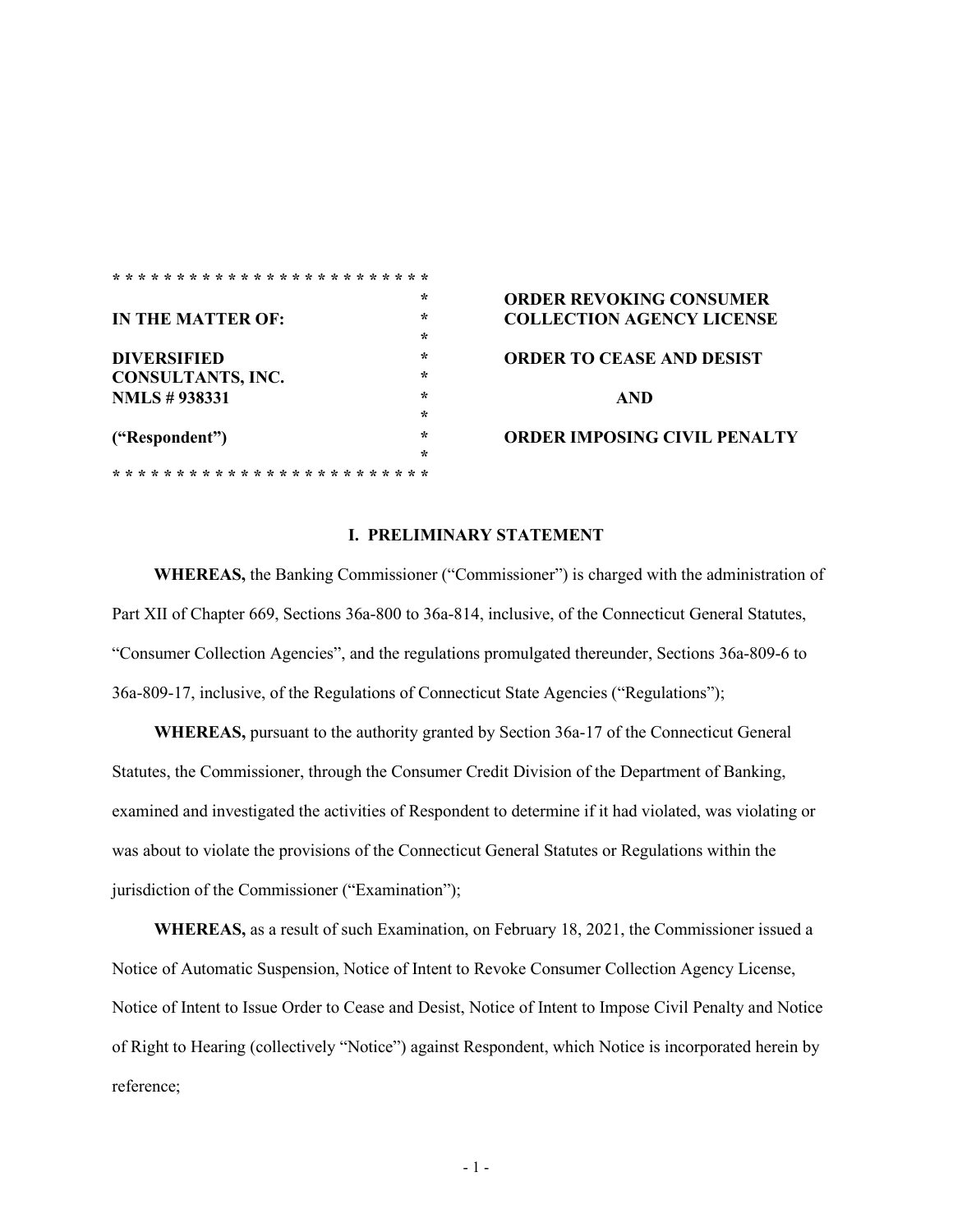**WHEREAS,** on February 19, 2021 and March 19, 2021, the Notice was sent by certified mail, return receipt requested, to Respondent (Certified Mail Nos. 70192970000078913036 and 70192970000078912961, respectively);

**WHEREAS,** the Notice provided Respondent with the opportunity for a hearing and stated that if a hearing was not requested within 14 days following receipt of the Notice, the Commissioner would issue an order revoking Respondent's license to act as a consumer collection agency in Connecticut from its main office at 10550 Deerwood Park Blvd, Suite 309, Jacksonville, Florida;

**WHEREAS,** on March 5, 2021, the Notice sent to Respondent (Certified Mail No. 70192970000078913036) was returned to the Department marked "Return to Sender – Not Deliverable as Addressed – Unable to Forward;

**WHEREAS,** on April 21, 2021, the Notice sent to Respondent (Certified Mail No.

70192970000078912961) was returned to the Department marked "Return to Sender – Not Deliverable as Addressed – Unable to Forward";

**WHEREAS,** the Notice issued against Respondent was deemed received by Respondent on the earlier of the date of actual receipt or seven days after mailing or sending, pursuant to Sections 36a-50(a), 36a-51(a) and 36a-52(a) of the Connecticut General Statutes;

**WHEREAS,** Respondent failed to request a hearing within the prescribed time period;

**WHEREAS,** the Commissioner alleged in the Notice, with respect to the activity described therein, that Respondent: (1) failed to file on the Nationwide Multistate Licensing System and Registry ("NMLS") or otherwise notify the Commissioner that it had filed for bankruptcy and that its tangible net worth decreased below the minimum amount required pursuant to subsection (b) of Section 36a-801 of the Connecticut General Statutes, in violation of Section 36a-801(f)(3) of the Connecticut General Statutes, in effect at such time, (2) utilized an out-of-state bank without a branch in Connecticut for its Connecticut debtor monies, in violation of Section 36a-811(b) of the Connecticut General Statutes, in effect at such time, (3) charged at least one Connecticut debtor a collection fee in excess of 15% of the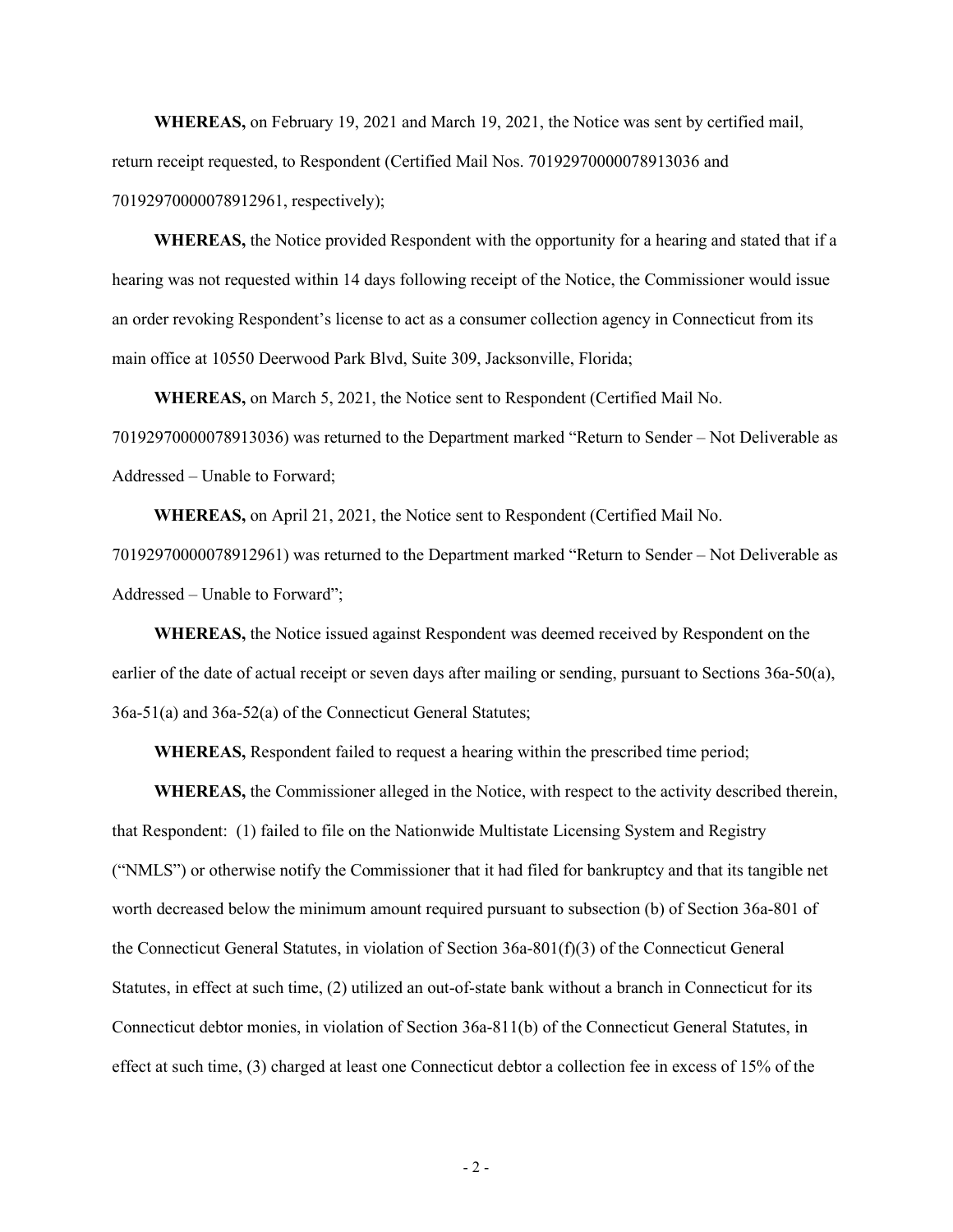amount collected, in violation of Section 36a-805(a)(12) of the Connecticut General Statutes, in effect at such time, (4) failed to provide information requested during the Examination, in violation of Section 36a-17 of the Connecticut General Statutes, in effect at such time, and (5) failed to pay the costs of examination, in violation of Section  $36a-65(c)(6)$  of the Connecticut General Statutes, in effect at such time;

**WHEREAS,** such alleged violations constitute sufficient grounds for the Commissioner to revoke Respondent's license to act as a consumer collection agency in Connecticut pursuant to Section 36a-804(a)(3) and subsections (a) and (b) of Section 36a-51 of the Connecticut General Statutes, and forms the basis to issue an order to cease and desist against Respondent pursuant to Sections 36a-804(b)(1) and 36a-52(a) of the Connecticut General Statutes, and to impose a civil penalty against Respondent pursuant to Sections 36a-804(b)(1) and 36a-50(a) of the Connecticut General Statutes;

**WHEREAS,** the Commissioner further alleged in the Notice that Respondent's conduct renders the Commissioner unable to determine that the financial responsibility, character, reputation, integrity and general fitness of Respondent are such to warrant belief that the business will be operated soundly and efficiently, in the public interest and consistent with the purposes of Sections 36a-800 to 36a-814, inclusive, as required pursuant to Section  $36a-801(c)(2)$  of the Connecticut General Statutes, and constitutes sufficient grounds for the Commissioner to revoke Respondent's consumer collection agency license in Connecticut pursuant to Section 36a-804(a) of the Connecticut General Statutes and subsections (a) and (b) of Section 36a-51 of the Connecticut General Statutes;

**WHEREAS,** the Commissioner also alleged in the Notice, that Respondent's failure to maintain a surety bond that runs concurrently with the period of its consumer collection agency license constitutes sufficient grounds for the Commissioner to deny an application for such license under Section 36a-802(a) of the Connecticut General Statutes and constitutes sufficient grounds for the Commissioner to revoke Respondent's license to act as a consumer collection agency in Connecticut from its main office at

- 3 -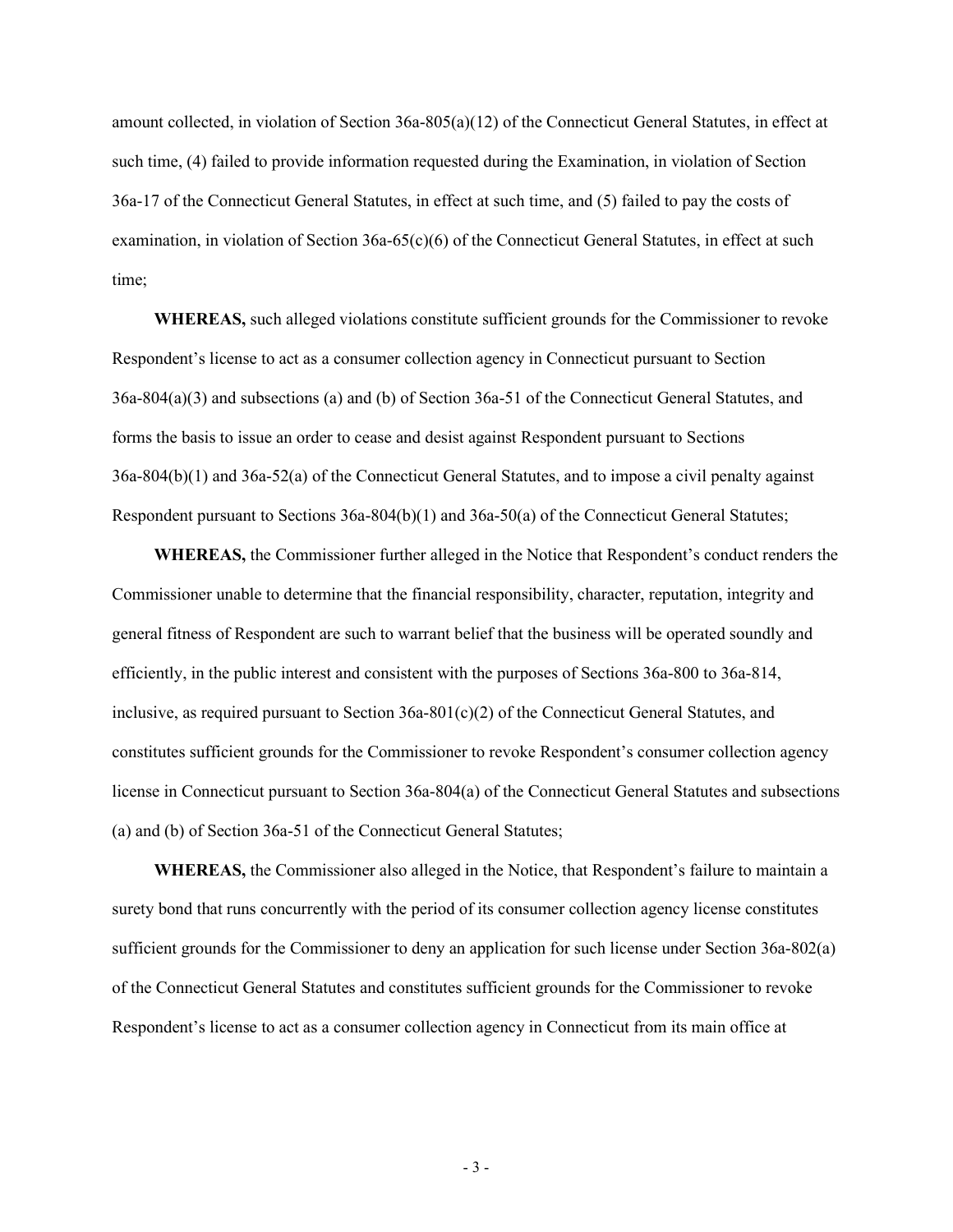10550 Deerwood Park Blvd, Suite 309, Jacksonville, Florida, pursuant to Section 36a-804(a) and subsections (a) and (b) of Section 36a-51 of the Connecticut General Statutes;

**WHEREAS,** Section 36a-51(b) of the Connecticut General Statutes provides, in pertinent part, that "[i]f the licensee does not request a hearing within the time specified in the notice . . . , the commissioner shall . . . revoke . . . the license. No such license shall be . . . revoked except in accordance with the provisions of chapter 54";

**WHEREAS,** Section 36a-52(a) of the Connecticut General Statutes provides, in pertinent part, that "[i]f the person does not request a hearing within the time specified in the notice . . . , the commissioner shall issue an order to cease and desist against the person. No such order shall be issued except in accordance with the provisions of chapter 54";

**WHEREAS,** Section 36a-50(a)(2) of the Connecticut General Statutes provides, in pertinent part, that "[i]f such person does not request a hearing within the time specified in the notice or fails to appear at the hearing, the commissioner may, as the facts require, order that a civil penalty not exceeding one hundred thousand dollars per violation be imposed upon such person";

**WHEREAS,** Section 36a-50(a)(3) of the Connecticut General Statutes provides that "[e]ach action undertaken by the commissioner under this subsection shall be in accordance with the provisions of chapter 54";

**AND WHEREAS,** Section 36a-1-31(a) of the Regulations provides, in pertinent part, that "[w]hen a party fails to request a hearing within the time specified in the notice, the allegations against the party may be deemed admitted. Without further proceedings or notice to the party, the commissioner shall issue a final decision in accordance with section 4-180 of the Connecticut General Statutes and section 36a-1-52 of the Regulations of Connecticut State Agencies".

 $-4-$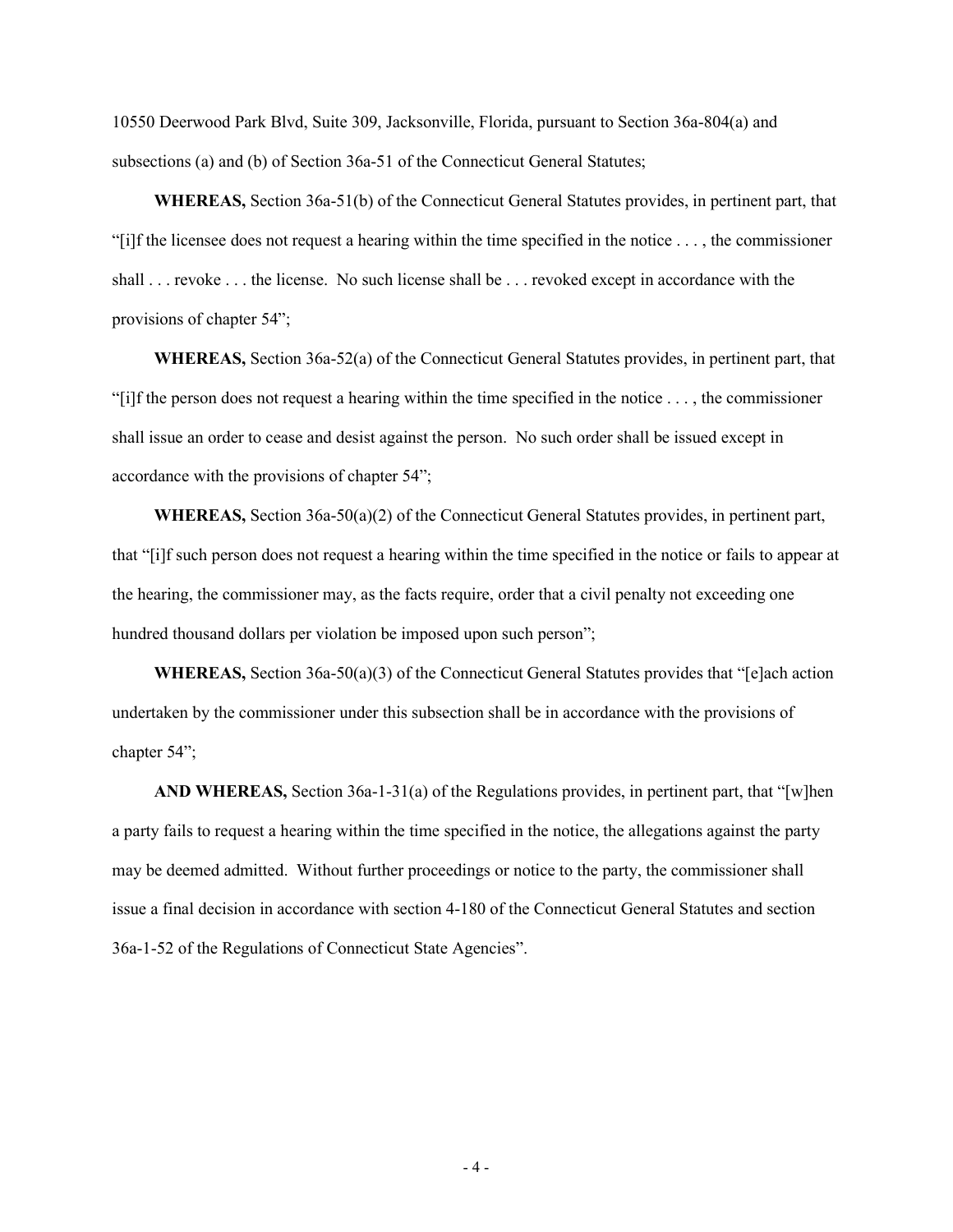#### **II. FINDINGS OF FACT AND CONCLUSIONS OF LAW**

1. The Commissioner finds that the matters asserted, as set forth in paragraphs 10 through 22, inclusive, of Section II of the Notice, shall constitute findings of fact within the meaning of Section 4-180(c) of the Connecticut General Statutes, and that the conclusions as set forth in paragraphs 1 through 7, inclusive, of Section III of the Notice shall constitute conclusions of law within the meaning of Section 4-180(c) of the Connecticut General Statutes and Section 36a-1-52 of the Regulations of Connecticut State Agencies.

2. The Commissioner finds that, pursuant to Section 36a-804(a) and subsections (a) and (b) of Section 36a-51 of the Connecticut General Statutes, sufficient grounds exist to revoke Respondent's license to act as a consumer collection agency in Connecticut from 10550 Deerwood Park Blvd, Suite 309, Jacksonville, Florida. The Commissioner also finds that Respondent has engaged in acts or conduct which, pursuant to Sections 36a-804(b) and 36a-52(a) of the Connecticut General Statutes, forms the basis to issue an order to cease and desist against Respondent and to impose a civil penalty upon Respondent pursuant to Sections 36a-804(b) and 36a-50(a) of the Connecticut General Statutes.

3. The Commissioner finds that the Notice was given in compliance with subsections (a) and (b) of Section 36a-51 and Sections 36a-52(a), 36a-50(a) and 4-177 of the Connecticut General Statutes.

#### **III. ORDER**

Having read the record, **I HEREBY ORDER,** pursuant to Sections 36a-804(a), 36a-804(b),

36a-52(a), 36a-50(a) and subsections (a) and (b) of Section 36a-51 of the Connecticut General Statutes, that:

- 1. The license of Diversified Consultants, Inc. to act as a consumer collection agency in Connecticut from 10550 Deerwood Park Blvd, Suite 309, Jacksonville, Florida, be and is hereby **REVOKED**;
- 2. Diversified Consultants, Inc. **CEASE AND DESIST** from violating Sections 36a-17, 36a-65(c)(6), 36a-801(f), 36a-805(a)(12) and 36a-811(b) of the Connecticut General Statutes;
- 3. A **CIVIL PENALTY** of Five Hundred Thousand Dollars (\$500,000) be imposed upon Diversified Consultants, Inc., to be remitted to the Department of Banking by wire transfer,